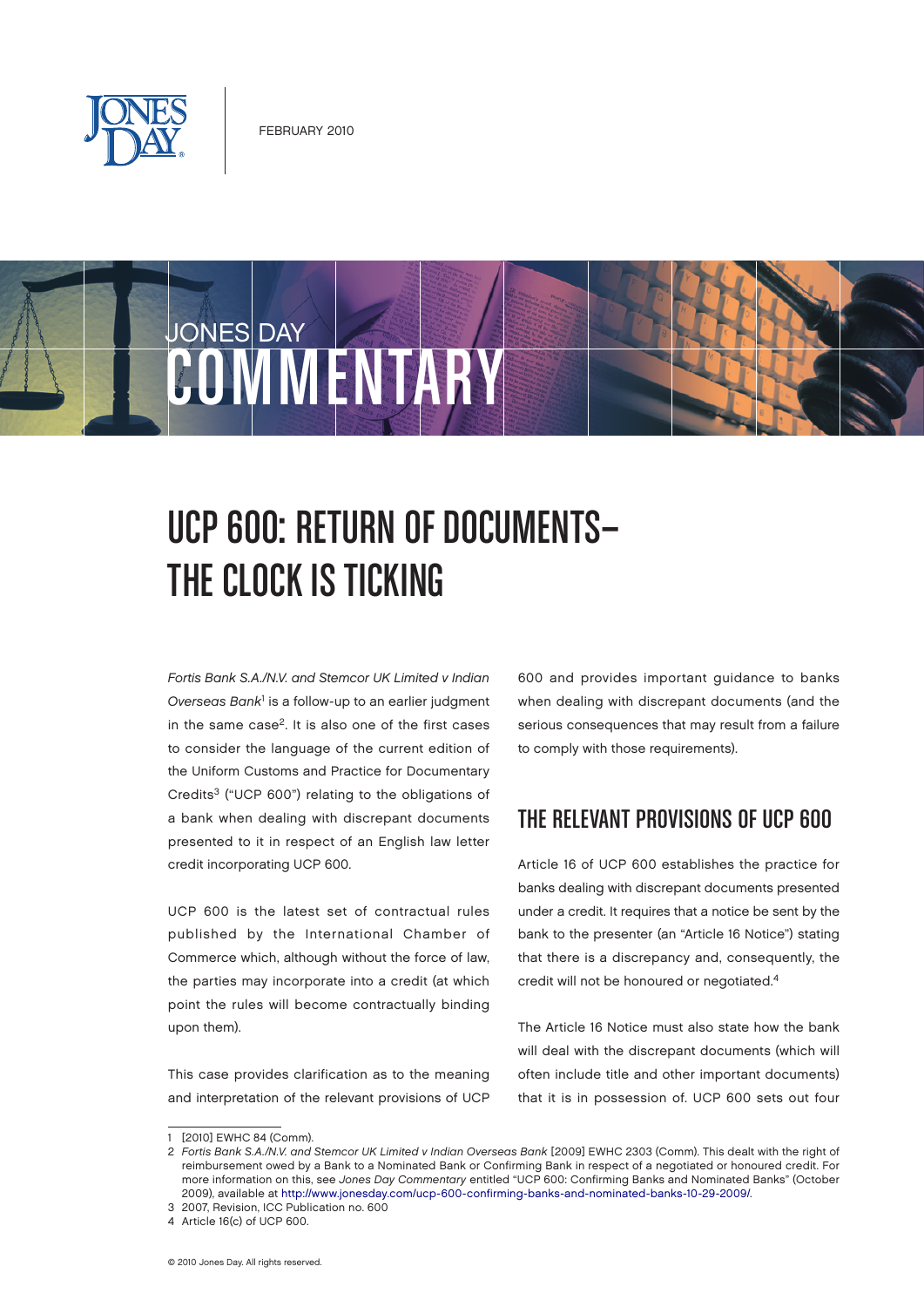options in this regard, including a statement in the Article 16 Notice that:

- the bank is holding the document pending further instructions from the presenter (a "Hold Notice")<sup>5</sup>; or
- the bank is returning the documents to the presenter (a "Return Notice")6.

Article 16(f) of UCP 600 states that if the bank fails to serve an Article 16 Notice in accordance with Article 16 of UCP 600 (or otherwise comply with Article 16 of UCP 600), the bank will be precluded from claiming that the documents presented were discrepant (and therefore will be obliged to honour that discrepant presentation).

### **FACTS**

MSTC Limited, the Applicant, requested the issue of certain letters of credit ("L/Cs") by Indian Overseas Bank ("IOB", or the "Bank"), in favour of Stemcor UK Limited ("Stemcor"), the Beneficiary, in connection with certain purchase contracts between Stemcor and a third party.

Each L/C was stated as being subject to UCP 600, contained a request from IOB to Fortis Bank S.A./N.V. ("Fortis") to advise each L/C to Stemcor and stated that Fortis "may add" its confirmation to that L/C and that the L/C may be "confirmed at the request and cost of [Stemcor]".

At the request of Stemcor, Fortis confirmed, negotiated and honoured certain of the L/Cs (the "Confirmed L/Cs") and forwarded the relevant documents relating to the Confirmed L/Cs to IOB.

IOB rejected the majority of documents presented by Fortis (and therefore refused to reimburse Fortis) in connection with the Confirmed L/Cs on the basis of certain alleged discrepancies and issued the required Return Notices and a Hold Notice to Fortis. Following receipt of these notices by Fortis, there was an exchange of correspondence between IOB and Fortis relating to the rejection of the documents by IOB. However, all documents were eventually returned to Fortis by IOB (89 to 104 days after receipt in respect of the

documents subject to the Return Notice and 34 days after receipt in respect of the documents subject to the Hold Notice).

The Court was asked to consider whether or not IOB had complied with its obligations in relation to Article 16 of UCP 600 in respect of the Return Notices and the Hold Notices and, if not, whether IOB was consequently precluded from relying on the documentary discrepancies in accordance with Article 16(f) of UCP 600 (and would therefore be obliged to reimburse Fortis notwithstanding the fact that Fortis's presentation was discrepant).

## The Arguments

Fortis asserted that, whilst not explicitly set out in UCP 600:

- where a Return Notice is issued by a bank following a discrepant presentation (or, where a Hold Notice is issued, upon receipt of instructions from the presenter to return the documents), Article 16 of UCP 600 requires that the documents be returned to the presenter, and therefore Article 16(c)(iii) should be construed as involving an undertaking by the bank to act in accordance with the relevant notice;
- the precluding language in Article 16(f) of UCP 600 should apply where the bank does not act in accordance with the Return Notice and/or Hold Notice; and
- Article 16 of UCP 600 should be construed as requiring the discrepant documents be returned reasonably promptly after the issue of a Return Notice (or after receipt of a request to return the documents from the presenter following the issue of a Hold Notice)<sup>7</sup> and that the time period in question was not reasonable.

In arguing that it should not be under an obligation to honour discrepant presentations, IOB argued:

• unlike the previous edition of UCP 600 (UCP 500), UCP 600 does not expressly require a bank to act in accordance with a Return Notice or a Hold Notice and

<sup>5</sup> Article 16(c)(iii)(a) of UCP 600.

<sup>6</sup> Article 16(c)(iii)(c) of UCP 600.

<sup>7</sup> Fortis also provided evidence that the ICC had stated that, in similar circumstances, the discrepant documents "should be returned without delay and by expeditious means".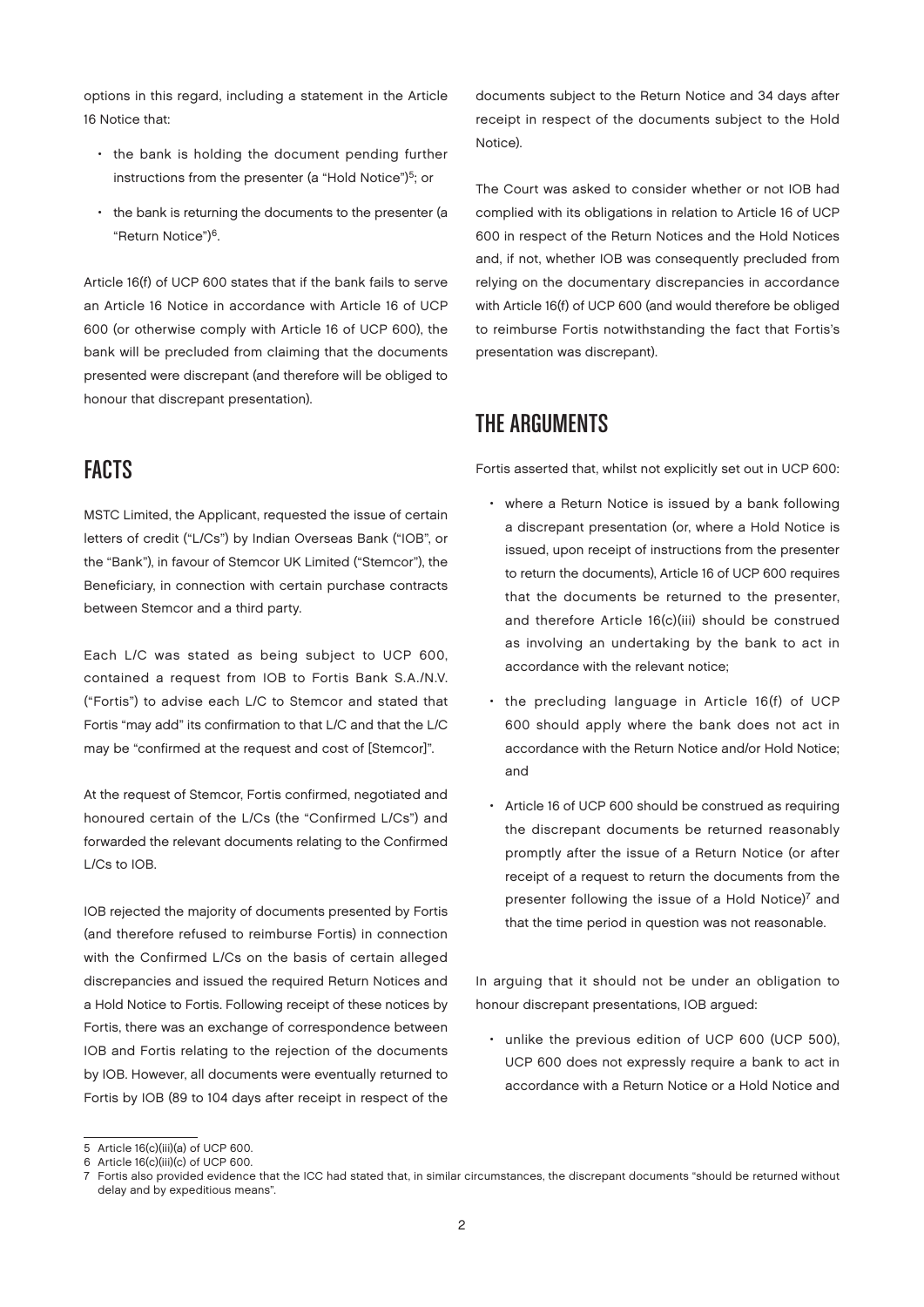therefore such a requirement could only be implicit which, they contended, would not be the correct interpretation of Article 16 of UCP 600; and

it is not correct to apply English law rules of interpretation or construction to the terms of international code (including UCP 600), particularly when purporting to incorporate implicit terms.

#### The Judge's Approach

The Judge decided that a purposive approach to the construction of UCP 600 was appropriate and that the Court should generally seek to construe UCP 600 so as to reflect "the best practice and reasonable expectations of experienced market practitioners". However, the Judge decided that the UCP 600 Drafting Group's commentary on UCP 600 is merely a discussion of UCP 600 and did not carry any evidential status as to the interpretation of UCP 600.

# The Judgment

In finding in favour of Fortis, the Court held that:

- there is an implicit obligation in Article 16 of UCP 600 to act in accordance with the terms of a Return Notice and/or a Hold Notice, and therefore discrepant documents must actually be returned to the presenter following the issue of a Return Notice (or after receipt of a request to return the documents from the presenter following the issue of a Hold Notice);
- whilst Article 16(c) of UCP 600 requires a Return Notice to state that the Bank "is" returning the documents, it is not necessary that the Bank actually be in the process of returning the documents at the moment in time when the Return Notice is issued provided that they are returned thereafter; and
- where a Return Notice is issued but, upon receipt of that Return Notice, the presenter states that the documents should not be returned (which the presenter may do if, for example, the presenter is

disputing that the documents are discrepant), the Bank must nevertheless maintain strict compliance with its Return Notice and return the documents to the presenter.

Finally, whilst the Court did not set out specific requirements in relation to the time period within which discrepant documents must be returned by the Bank to the presenter, it declared that the return of such documents should be undertaken with "reasonable promptness" (which may take into account the particular circumstances facing the Bank<sup>8</sup>). Applying this principle to the facts, the Court held that IOB's delay was unreasonable in the circumstances and consequently involved a failure to comply with the provisions of Article 16 of UCP 600 (and accordingly the preclusion provisions of Article 16(f) of UCP 600 would apply). Finally, where a delay in returning the documents was "reasonable", the Bank should nevertheless inform the presenter of the delay and the reasons for that delay.

IOB's behaviour following the issue of the Return Notices (and receipt of a request to return the documents that were the subject of the Hold Notice) therefore precluded it from relying on the documentary discrepancy and IOB was obliged to honour each discrepant presentation in full.

#### Conclusion

This case has clarified the duties of a bank that receives discrepant documents from a presenter, namely:

- to issue an Article 16 Notice to the presenter;
- to comply with that Article 16 Notice (this requirement was implied by the Courts into UCP 600); and
- if the Article 16 Notice is a Hold Notice (or, upon receipt of a request from the presenter to return the documents, the Article 16 Notice is a Return Notice), the bank must return those documents to the presenter reasonably promptly after the issue of a Return Notice (or after receipt of a request to return the documents from the presenter following the issue of a Hold Notice).

<sup>8</sup> Absent any special circumstances, both experts in the case agreed that normal practice would see documents being returned within one or two business days. The Court also states that where the return of the documents is prevented by circumstances beyond the Bank's control, the force majeure provisions in Article 36 of UCP 600 could be relied upon.